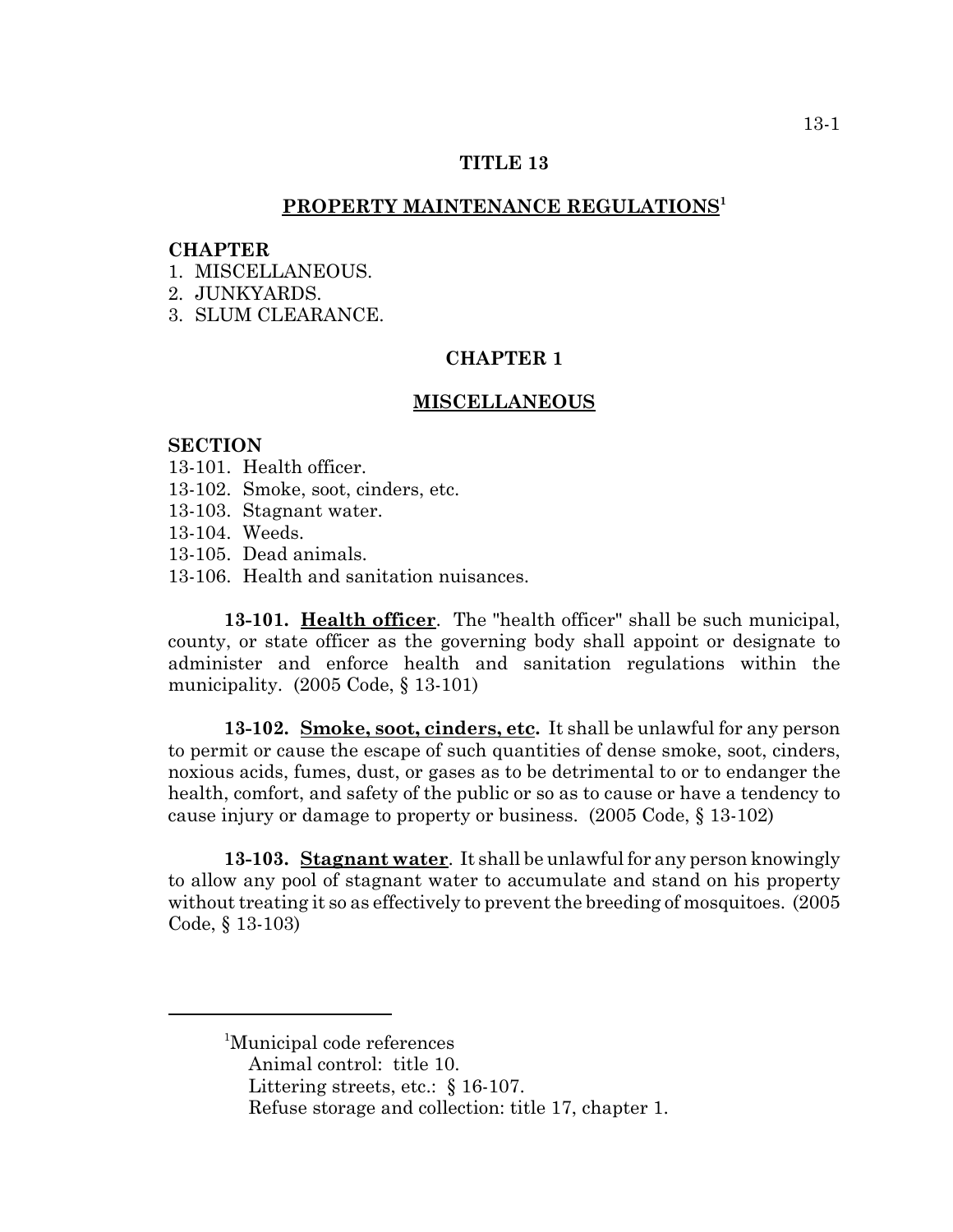**13-104. Weeds**. Every owner or tenant of property shall periodically cut the grass and other vegetation commonly recognized as weeds on his property, and it shall be unlawful for any person to fail to comply with an order by the city recorder or chief of police to cut such vegetation when it has reached a height of eight inches (8"). After the first violation, verbal warning will be given by an officer after which five (5) days will be given within which to comply. The second warning will be a citation into court. (2005 Code, § 13-104, modified)

**13-105. Dead animals**. Any person owning or having possession of any dead animal not intended for use as food shall promptly bury the same or notify the health officer and dispose of such animal in such manner as the health officer shall direct. (2005 Code, § 13-105)

**13-106. Health and sanitation nuisances**. It shall be unlawful for any person to permit any premises owned, occupied, or controlled by him to become or remain in a filthy condition, or permit the use or occupation of same in such a manner as to create noxious or offensive smells and odors in connection therewith, or to allow the accumulation or creation of unwholesome and offensive matter or the breeding of flies, rodents, or other vermin on the premises to the menace of the public health or the annoyance of people residing within the vicinity. (2005 Code, § 13-106)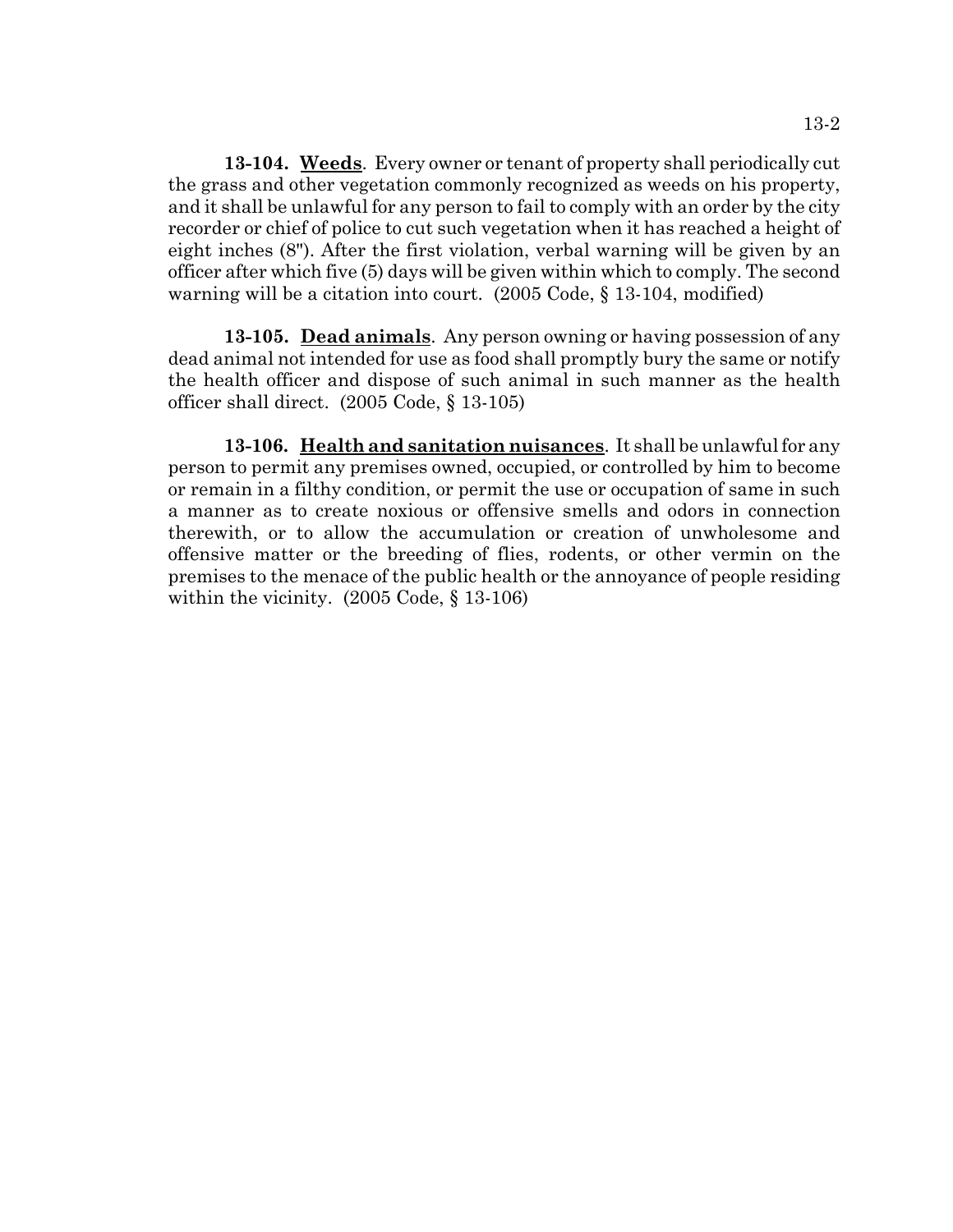## **CHAPTER 2**

#### **JUNKYARDS**

## **SECTION**

13-201. Junkyards.

**13-201. Junkyards**. All junkyards within the corporate limits shall be operated and maintained subject to the following regulations:

(1) All junk stored or kept in such yards shall be so kept that it will not catch and hold water in which mosquitoes may breed and so that it will not constitute a place, or places in which rats, mice, or other vermin may be harbored, reared, or propagated.

(2) All such junkyards shall be enclosed within close fitting plank or metal solid fences touching the ground on the bottom and being not less than six feet (6') in height, such fence to be built so that it will be impossible for stray cats and/or stray dogs to have access to such junkyards.

(3) Such yards shall be so maintained as to be in a sanitary condition and so as not to be a menace to the public health or safety. (2005 Code, § 13-201)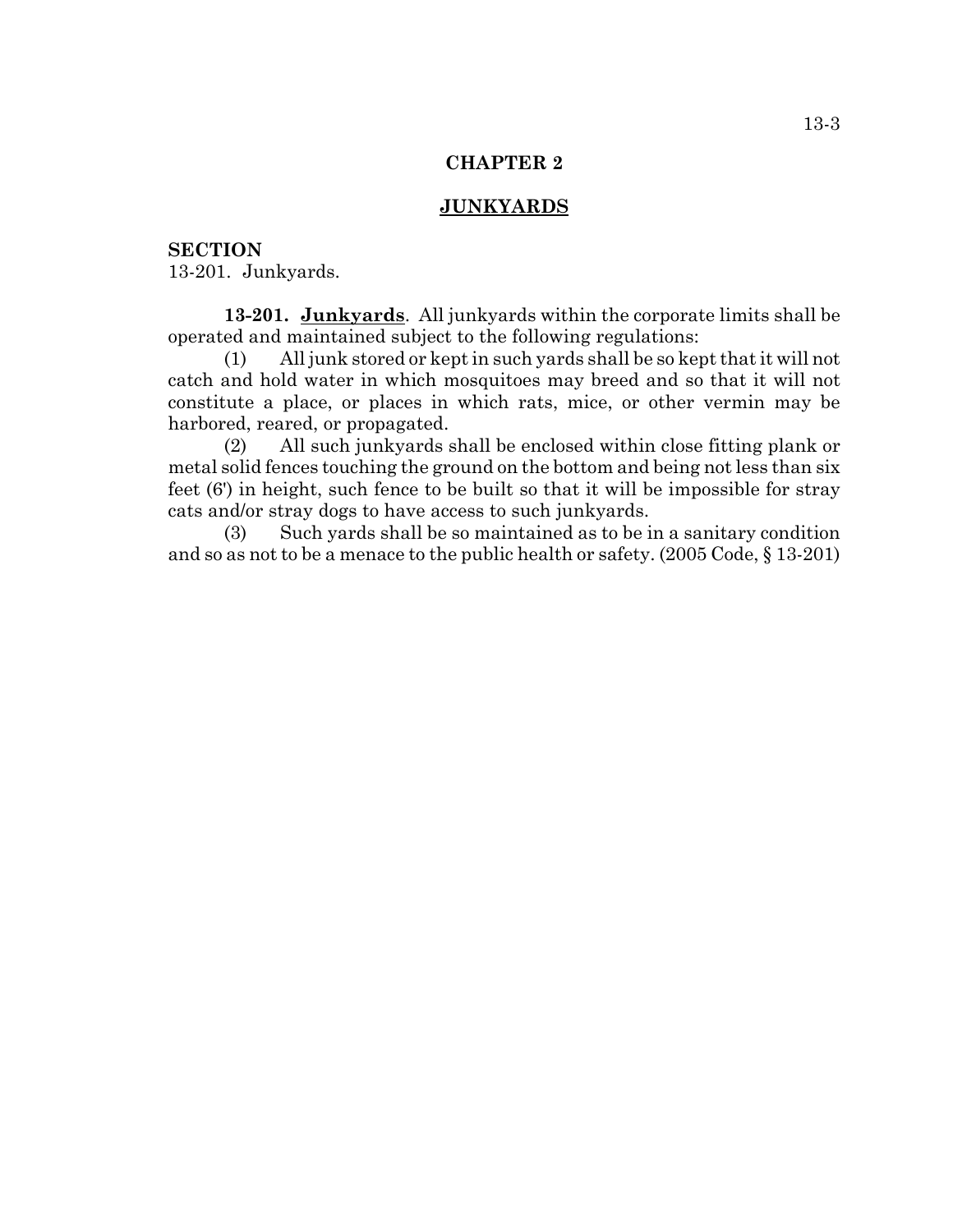# **CHAPTER 3**

# **SLUM CLEARANCE<sup>1</sup>**

# **SECTION**

13-301. Findings of board.

13-302. Definitions.

13-303. "Public officer" designated; powers.

13-304. Initiation of proceedings; hearings.

13-305. Orders to owners of unfit structures.

13-306. When public officer may repair, etc.

13-307. When public officer may remove or demolish.

13-308. Lien for expenses; sale of salvage materials; other powers not limited.

13-309. Basis for a finding of unfitness.

13-310. Service of complaints or orders.

13-311. Enjoining enforcement of orders.

13-312. Additional powers of public officer.

13-313. Powers conferred are supplemental.

13-314. Structures unfit for human habitation deemed unlawful.

**13-301. Findings of board**. Pursuant to *Tennessee Code Annotated*, § 13-21-101, *et seq*., the board of mayor and aldermen finds that there exists in the city structures which are unfit for human occupation due to dilapidation, defects increasing the hazards of fire, accident or other calamities, lack of ventilation, light or sanitary facilities, or due to other conditions rendering such dwellings unsafe or unsanitary, or dangerous or detrimental to the health, safety and morals, or otherwise inimical to the welfare of the residents of the city.

**13-302. Definitions**. (1) "Dwelling" means any building or structure, or part thereof, used and occupied for human occupation or use or intended to be so used, and includes any outhouses and appurtenances belonging thereto or usually enjoyed therewith.

(2) "Governing body" shall mean the board of mayor and aldermen charged with governing the city.

(3) "Municipality" shall mean the City of Bradford, Tennessee, and the areas encompassed within existing city limits or as hereafter annexed.

(4) "Owner" shall mean the holder of title in fee simple and every mortgagee of record.

<sup>1</sup> State law reference

*Tennessee Code Annotated*, title 13, chapter 21.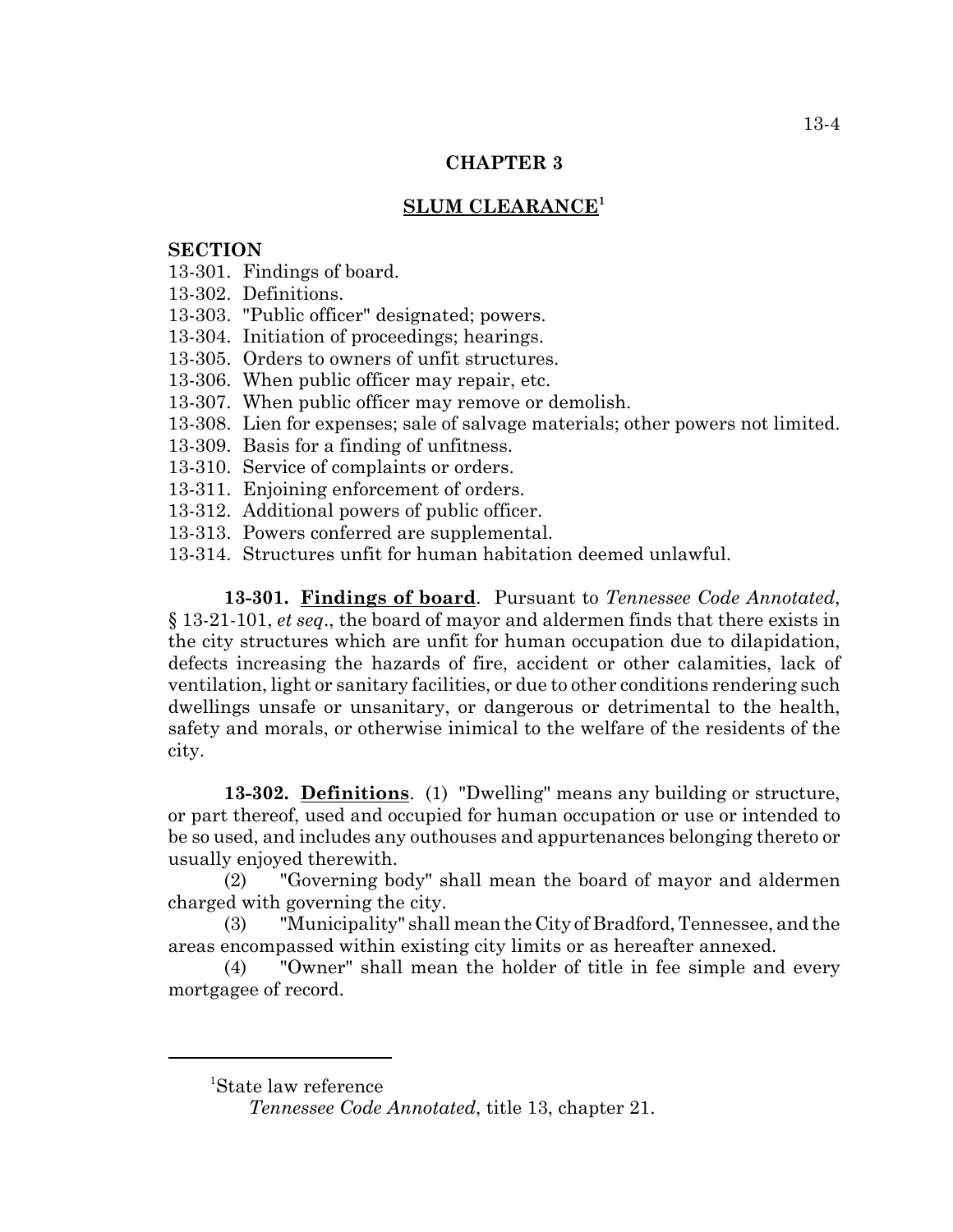(5) "Parties in interest" shall mean all individuals, associations, corporations and others who have interests of record in a dwelling and any who are in possession thereof.

(6) "Place of public accommodation" means any building or structure in which goods are supplied or services performed, or in which the trade of the general public is solicited.

(7) "Public authority" shall mean any housing authority or any officer who is in charge of any department or branch of the government of the city or state relating to health, fire, building regulations, or other activities concerning structures in the city.

(8) "Public officer" means any officer or officers of a municipality or the executive director or other chief executive officer of any commission or authority established by such municipality or jointly with any other municipality who is authorized by this chapter to exercise the power prescribed herein and pursuant to *Tennessee Code Annotated*, § 13-21-101, *et seq*.

(9) "Structure" means any dwelling or place of public accommodation or vacant building or structure suitable as a dwelling or place of public accommodation.

**13-303. "Public officer" designated; powers**. There is hereby designated and appointed a "public officer," to be the building inspector of the city, to exercise the powers prescribed by this chapter, which powers shall be supplemental to all others held by the building inspector.

**13-304. Initiation of proceedings; hearings**. Whenever a petition is filed with the public officer by a public authority or by at least five (5) residents of the city charging that any structure is unfit for human occupancy or use, or whenever it appears to the public officer (on his own motion) that any structure is unfit for human occupation or use, the public officer shall, if his preliminary investigation discloses a basis for such charges, issue and cause to be served upon the owner of, and parties in interest of, such structure a complaint stating the charges in that respect and containing a notice that a hearing will be held before the public officer (or his designated agent) at a place therein fixed, not less than ten (10) days nor more than thirty (30) days after the service of the complaint; and the owner and parties in interest shall have the right to file an answer to the complaint and to appear in person, or otherwise, and give testimony at the time and place fixed in the complaint; and the rules of evidence prevailing in courts of law or equity shall not be controlling in hearings before the public officer.

**13-305. Orders to owners of unfit structures**. If, after such notice and hearing as provided for in the preceding section, the public officer determines that the structure under consideration is unfit for human occupation or use, he shall state in writing his finding of fact in support of such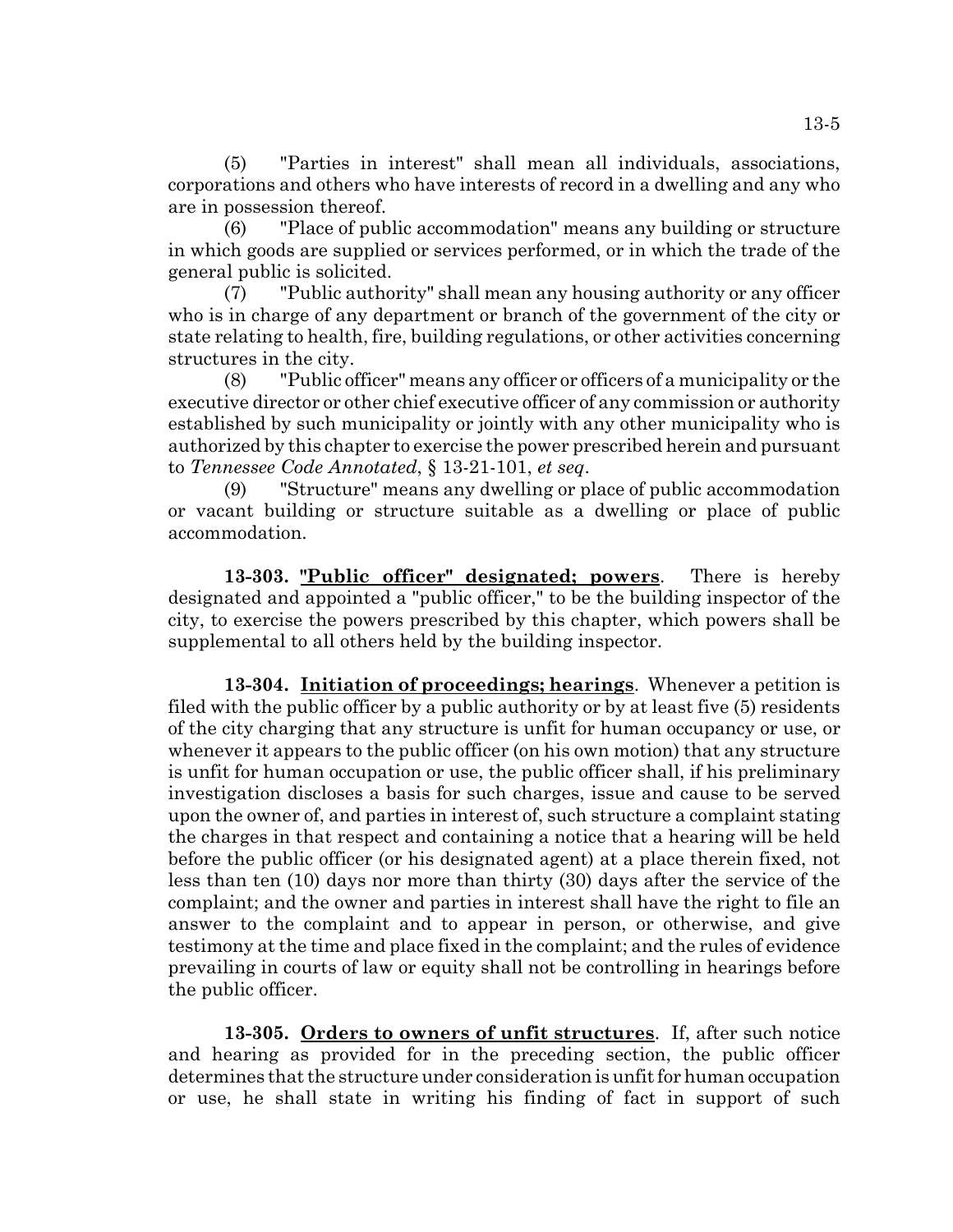determination and shall issue and cause to be served upon the owner thereof an order:

(1) If the repair, alteration or improvement of the structure can be made at a reasonable cost in relation to the value of the structure (not exceeding fifty percent (50%) of the reasonable value), requiring the owner, within the time specified in the order, to repair, alter, or improve such structure to render it fit for human occupation or use or to vacate and close the structure for human occupation or use; or

(2) If the repair, alteration or improvement of said structure cannot be made at a reasonable cost in relation to the value of the structure (not to exceed fifty percent (50%) of the value of the premises), requiring the owner within the time specified in the order, to remove or demolish such structure.

**13-306. When public officer may repair, etc**. If the owner fails to comply with the order to repair, alter, or improve or to vacate and close the structure as specified in the preceding section hereof, the public officer may cause such structure to be repaired, altered, or improved, or to be vacated and closed; and the public officer may cause to be posted on the main entrance of any dwelling so closed, a placard with the following words: "This building is unfit for human occupation or use. The use or occupation of this building for human occupation or use is prohibited and unlawful."

**13-307. When public officer may remove or demolish**. If the owner fails to comply with an order, as specified above, to remove or demolish the structure, the public officer may cause such structure to be removed and demolished.

**13-308. Lien for expenses; sale of salvaged materials; other powers not limited**. The amount of the cost of such repairs, alterations or improvements, or vacating and closing, or removal or demolition by the public officer, as well as reasonable fees for registration, inspections and professional evaluations of the property, shall be assessed against the owner of the property, and shall, upon the certification of the sum owed being presented to the municipal tax collector, be a lien on the property in favor of the municipality, second only to liens of the state, county and municipality for taxes, any lien of the municipality for special assessments, and any valid lien, right, or interest in such property duly recorded or duly perfected by filing, prior to the filing of such notice. These costs shall be collected by the municipal tax collector or county trustee at the same time and in the same manner as property taxes are collected. If the owner fails to pay the costs, they may be collected at the same time and in the same manner as delinquent property taxes are collected and shall be subject to the same penalty and interest as delinquent property taxes as set forth in *Tennessee Code Annotated*, § 67-5-2010 and § 67-5-2410. In addition, the municipality may collect the costs assessed against the owner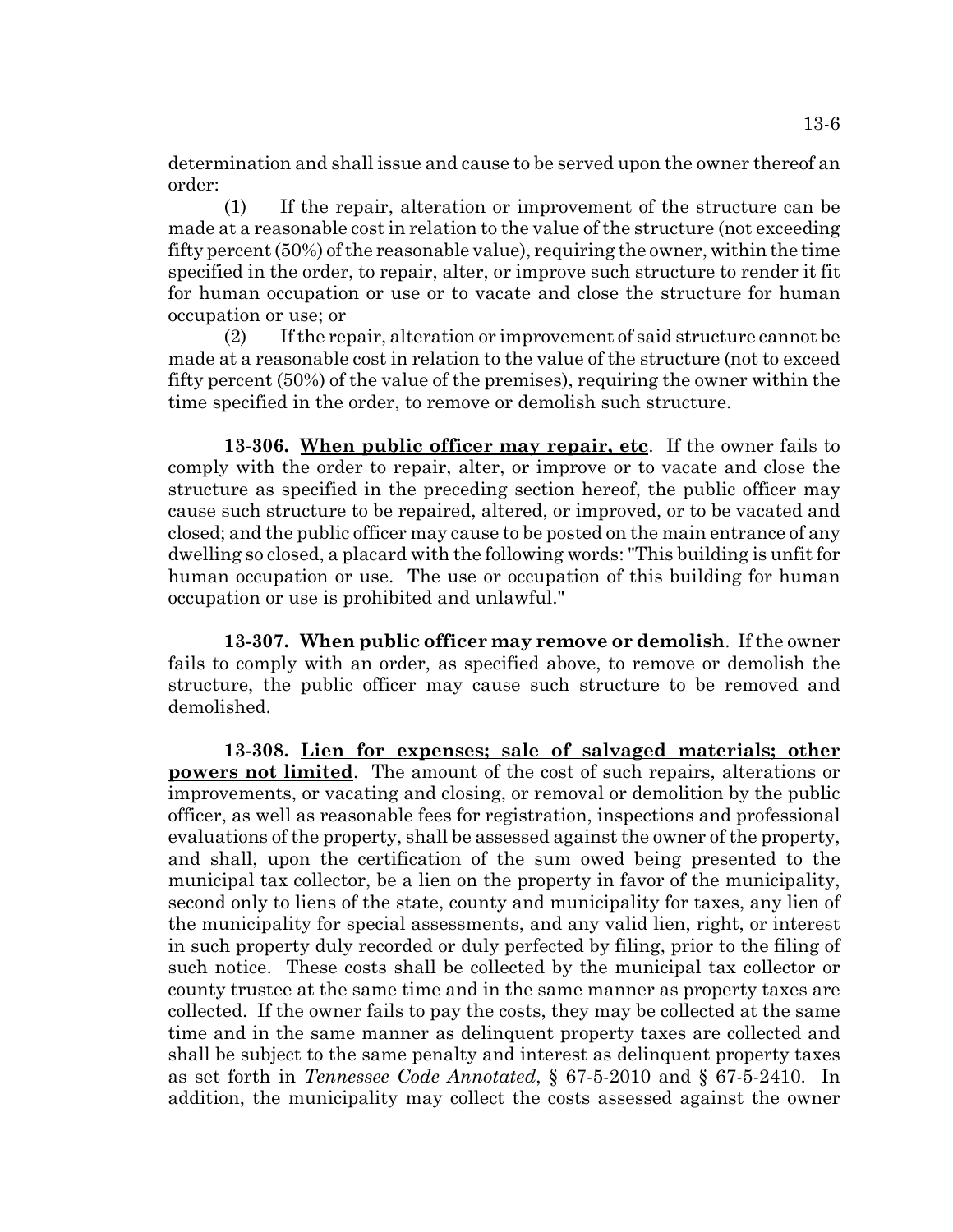through an action for debt filed in any court of competent jurisdiction. The municipality may bring one (1) action for debt against more than one (1) or all of the owners of properties against whom said costs have been assessed, and the fact that multiple owners have been joined in one (1) action shall not be considered by the court as a misjoinder of parties. If the structure is removed or demolished by the public officer, the public officer shall sell the materials of such structure and shall credit the proceeds of such sale against the cost of the removal or demolition, and any balance remaining shall be deposited in the chancery court of Gibson County by the public officer, shall be secured in such manner as may be directed by such court, and shall be disbursed by such court to the person found to be entitled thereto by final order or decree of such court. Nothing in this section shall be construed to impair or limit in any way the power of the City of Bradford to define and declare nuisances and to cause their removal or abatement, by summary proceedings or otherwise.

**13-309. Basis for a finding of unfitness**. The public officer defined herein shall have the power and may determine that a structure is unfit for human occupation and use if he finds that conditions exist in such structure which are dangerous or injurious to the health, safety or morals of the occupants or users of such structure, the occupants or users of neighboring structures or other residents of the City of Bradford. Such conditions may include the following (without limiting the generality of the foregoing): defects therein increasing the hazards of fire, accident, or other calamities; lack of adequate ventilation, light, or sanitary facilities; dilapidation; disrepair; structural defects; or uncleanliness.

**13-310. Service of complaints or orders**. Complaints or orders issued by the public officer pursuant to this chapter shall be served upon persons, either personally or by registered mail, but if the whereabouts of such persons are unknown and the same cannot be ascertained by the public officer in the exercise of reasonable diligence, and the public officer shall make an affidavit to that effect, then the serving of such complaint or order upon such persons may be made by publishing the same once each week for two (2) consecutive weeks in a newspaper printed and published in the city. In addition, a copy of such complaint or order shall be posted in a conspicuous place on premises affected by the complaint or order. A copy of such complaint or order shall also be filed for record in the Register's Office of Gibson County, Tennessee, and such filing shall have the same force and effect as other lis pendens notices provided by law.

**13-311. Enjoining enforcement of orders**. Any person affected by an order issued by the public officer served pursuant to this chapter may file a bill in chancery court for an injunction restraining the public officer from carrying out the provisions of the order, and the court may, upon the filing of such suit,